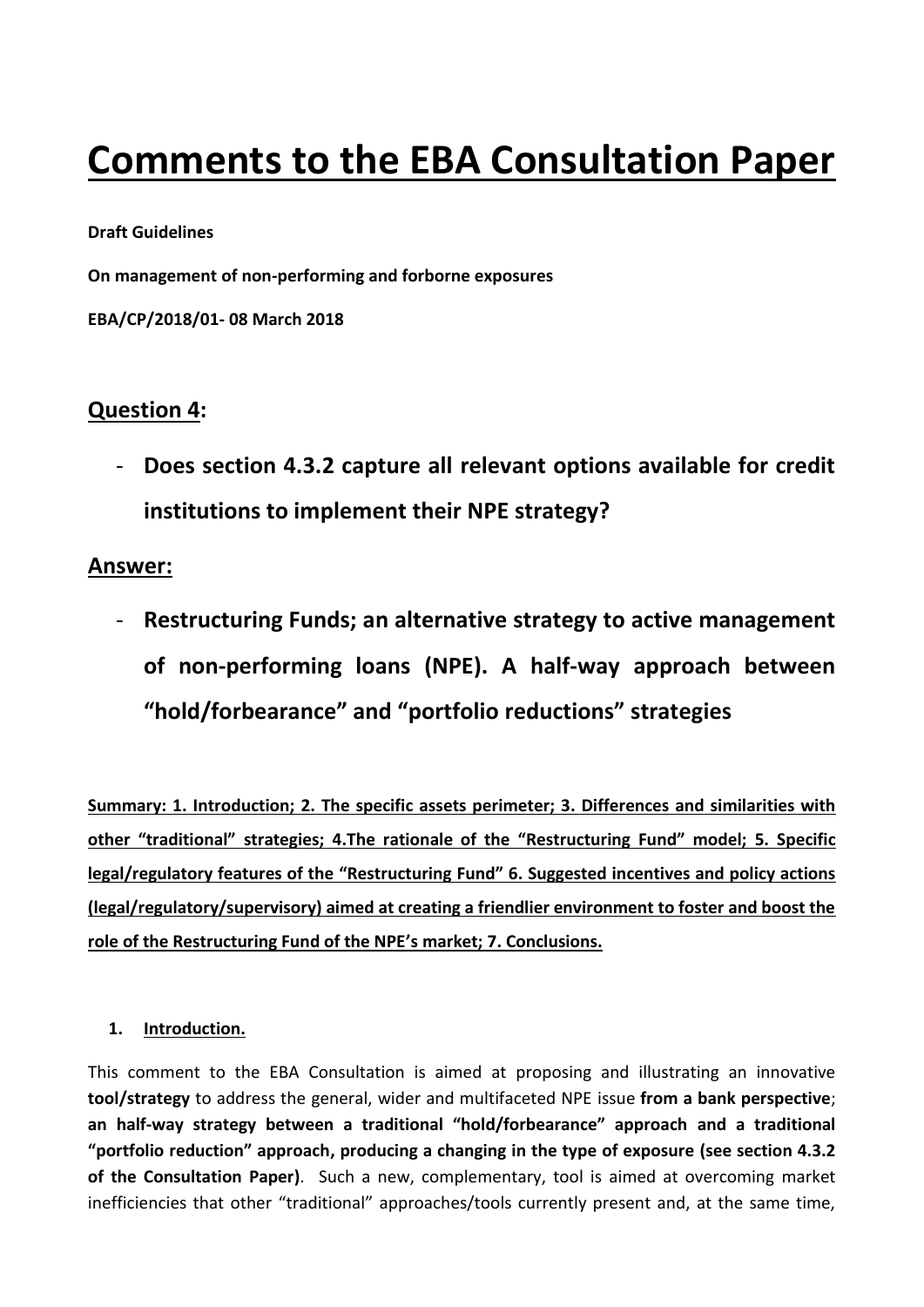helping to reduce effectively the legacy assets at bearable levels. At the same time this is a **"debtorlevel"** approach that pursues the concentration of all the exposures of the banking system *vis-à-vis* the same debtor, as a precondition for a successful restructuring process of corporate borrowers in distress. Such a tool can be identified in a so called "Restructuring Fund" (Carrière, 2016), a specific and peculiar kind of AIF (the "Fund").

## **2. The specific asset perimeter.**

A preliminary, fundamental assumption is that the wide variety of different situations encompassed within the broad, general definition of NPEs, deserve rather different analytical approach and solutions. As a matter of fact, the envisaged solution is confined to a specific and peculiar kind of assets, a sub-set of the wider NPE asset class; in particular, the envisaged scheme proves to be efficiently applicable to those particular kinds of NPE – the UTP (unlikely to pay) – that present the following features: **1)** exposures *vis-à-vis* corporate entities (typically small- and medium-sized enterprises, "SMEs"), a more heterogeneous kind of recoverable loans that, normally, are not efficiently managed with other tools (Beck, 2017); **2)** exposures *vis-à-vis* borrowers in financial distress which commenced, or are ready to commence, a restructuring process through the recourse to the out-of-court or settlement procedures laid down by lawmakers in recent years; **3)** exposures that appears to be viable for forbearance measures and, therefore, show concrete perspectives of a positive restructuring of the borrower, including through debt-to-equity swap transactions; **4)** exposures that show an attitude to be considered, aggregated and managed with a "cluster" approach.

## **3. Differences and similarities with other "traditional" strategies.**

The proposed tool/strategy is half-away between a traditional "hold/forbearance" approach and a traditional "portfolio reduction" approach.

- **A.** The illustrated approach shows many similarities with the experience of Asset management companies (AMCs) as utilized in the recent past, mainly on a national-wide scale (as analysed by scholars Barba Navaretti, Calzolari, Pozzolo, 2017; Guonan, Enria, Haben, Quagliariello, 2017; Ben S.C. Fung, 2006; Hyoung-Tae, 2003; Visco, 2016 and institutions WB, 2016; ECB, 2017; ECB, 2017; EBA, 2017; FSI, 2017; IMF, 2015; BoI, 2017; EBA, 2017; ECB, 2012; ESMA, 2016; EC, 2018) although there are many relevant differences in the two models. The same differences exist with regard to any traditional securitisation approach:
	- The main difference is that **no substantial transfer** of the impaired assets is made to external entities, as it occurs in other approaches, such as securitisations or even "traditional" AMCs. This is a scheme "captive" to the banking system, whereby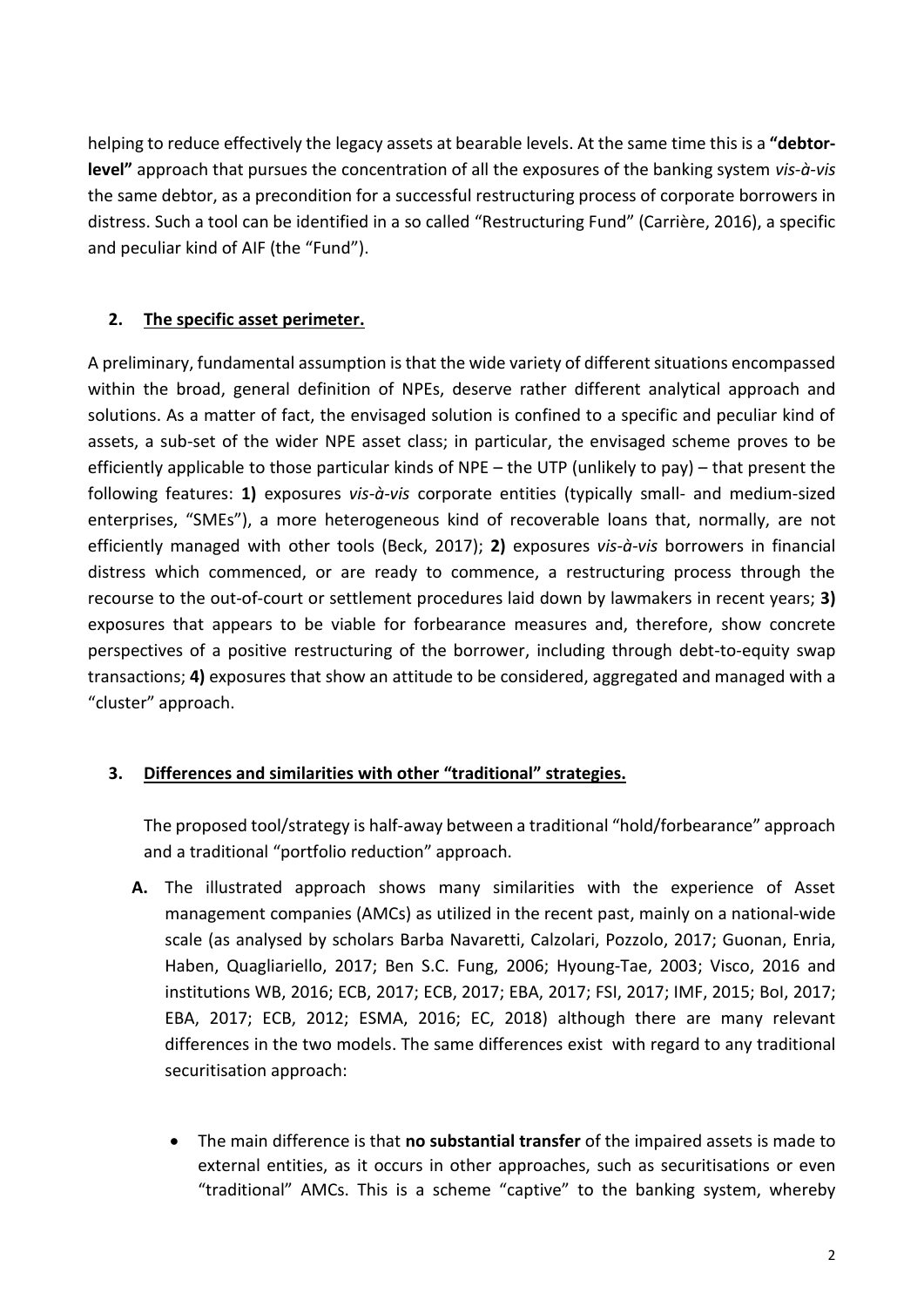several banks "contribute" their assets to a common entity, the Fund, and obtain its units in exchange. That overcomes any current "lemon market" and "fire sale" issues (Onado, 2017; Fell, Grodzicki, Martin, O'Brien, 2017), that represent the main constraints/concern to traditional disposal/securitization transactions. The envisaged scheme, skips any issue related to the need of "bridging" intertemporal pricing gaps and to asymmetric information (Onado, 2017; Constancio, 2017). Since the banks are contributing the receivables to the common vehicle that will carry out the restructuring process and the recovery, no gaps exist between bid and ask prices, nor between market value and real value of the assets, this resulting for the banks in an immediate loss and need of recapitalization. In the envisaged scheme, the positive outcome of the restructuring process, the upside, is kept inside the banking ring and redistributed to the participating bank, thereby avoiding any undue transfer of value outside such ring.

- The envisaged scheme more efficiently addresses the issue of moral hazard, it being construed in a way that necessarily and structurally "keep skin in the game", (Barba Navaretti, Calzolari, Pozzolo, 2017) with a retention of the "risk" (although transformed and diversified) as well as of the "upside" related to the contributed assets (Fell, Grodzicki, Martin, O'Brien, 2017).
- Another main difference with the "traditional" AMC model and traditional securitisation approach is that – in the light of the peculiarities of the conferred assets – the focus is not only (or mainly) on banking balance sheet and capital requirements needs, but also on efficiency of the restructuring processes for the corporate borrowers involved. This is a "debtor-level" approach that pursues the concentration of all the exposures of the banking system *vis-à-vis* the same debtor, as a precondition for any successful restructuring process of corporate borrowers in distress.
- The asset valuation process is far less a crucial issue in the envisaged structure than in "traditional" AMCs and securitisation structures (Avgouleas and Goodhart, 2017; Bruno, Lusignani, Onado, 2017). The correct determination of the "market value" or "real economic value" does not entail a substantial economic issue for the contributing banks, since no external transfer of value takes place; the correct determination of value for the "contributed" assets is just and primarily an issue of equal treatment among the banks participating in the Fund.
- In the event this tool would be applied on a system-wide scale and approach, it should not entail any of the delicate EU legal constraints on state aid, as raised by State/Government-backed and supported initiative. It can well be structured as a purely private initiative, although certain incentives/policy actions at general level could assist the tool in order to foster and boost its systemic role (see section 6. hereinafter).
- No other issues that may be analysed with regard to "traditional" AMCs, do appear relevant in the envisaged structure; in particular, issues such as capital structure or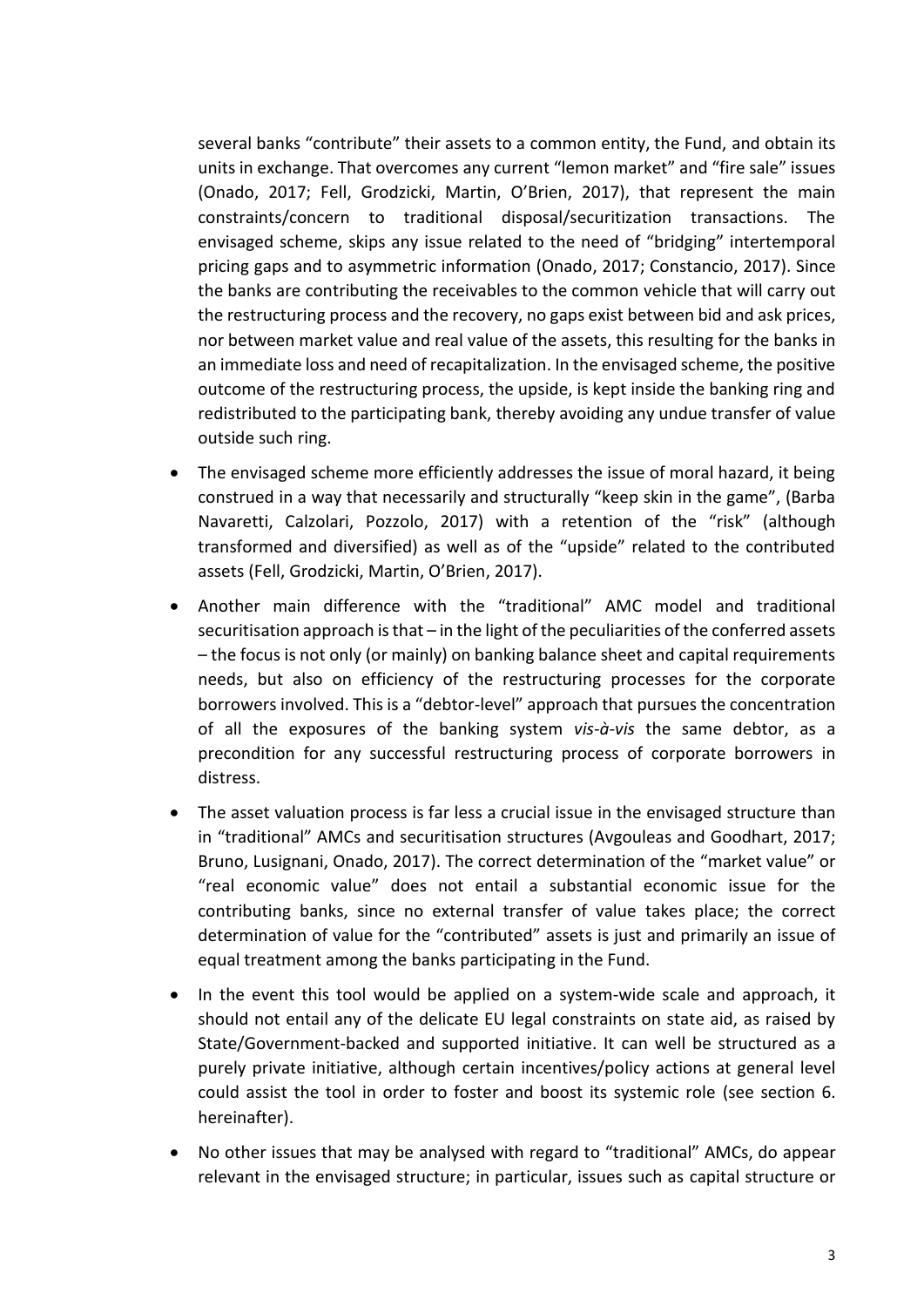funding structure (Fell, Grodzicki, Martin, O'Brien, 2017) do not present any particular problem, this being a purely private structure.

- **B.** The envisaged scheme shares with the traditional AMC or Outsourcing schemes:
	- the virtue of disengaging managerial resources that would otherwise be absorbed by the internal management of NPEs, letting them free to pursue and concentrate on the main targets of reducing overcapacity and overhauling business model (Enria, 2016);
	- the centralization of specific recovery expertise and capabilities with the consequence of breaking the links between banks and borrowers, that may result in problems for banks having weak governance structure and lending protocols (Klingebiel, 2000);
	- a friendly scheme for the entrepreneurial system that may benefit from restructuring and reorganization, avoiding destruction of economic value (Fell, Grodzicki, Martin, O'Brien, 2017);
	- the need of a well-designed governance and a strong mandate to independent and expert Fund manager (Fell, Grodzicki, Martin, O'Brien, 2017) aimed only at the maximization of the recovery rate;
	- the need for incentives to induce banks to contribute (centralize) their exposures *visà-vis* the same borrower. This may occur by using the fiscal leverage or introducing legal/contractual mechanisms such as a "creditor drag along".

## **4. The rationale of the "Restructuring Fund" model**

According to the operative model of a so-called "Restructuring Fund" (Carrière, 2016; Guiotto, 2017; Sartori, 2018) a plurality of banks will "contribute" the NPEs held *vis-à-vis* a number of common corporate borrowers to an AIF, against issuance of the funds' units that will be held, and may be kept, in the banks' portfolios *in lieu* of the original contributed NPEs; to this effect the envisaged strategy consist of and produce a change in the kind of the original banks' exposure (see. Section 4.3.2.c) of the Consultation Paper). As a result, the AIF Manager (AIFM) shall proceed to "actively" manage the contributed NPEs "as a pool", with the consequence that the credit risk originally attributable to each bank will be pooled and, therefore, diversified. The NPEs will not be managed in view of their mere recovery/collection, but rather "actively" in order to proceed to the "restructuring" of the corporate borrower in distress, by means of the procedures commonly available to resolve company distress included, if necessary, debt-to-equity swap transaction. The trend of value and flows deriving from the Funds' units will then be linked to the pro-active management of the credits and the successful outcome of the business restructuring procedure. The restructuring actions are carried out by the Manager of the AIF, with a specific professional expertise in corporate restructuring and acting independently by the banks in compliance with AIFM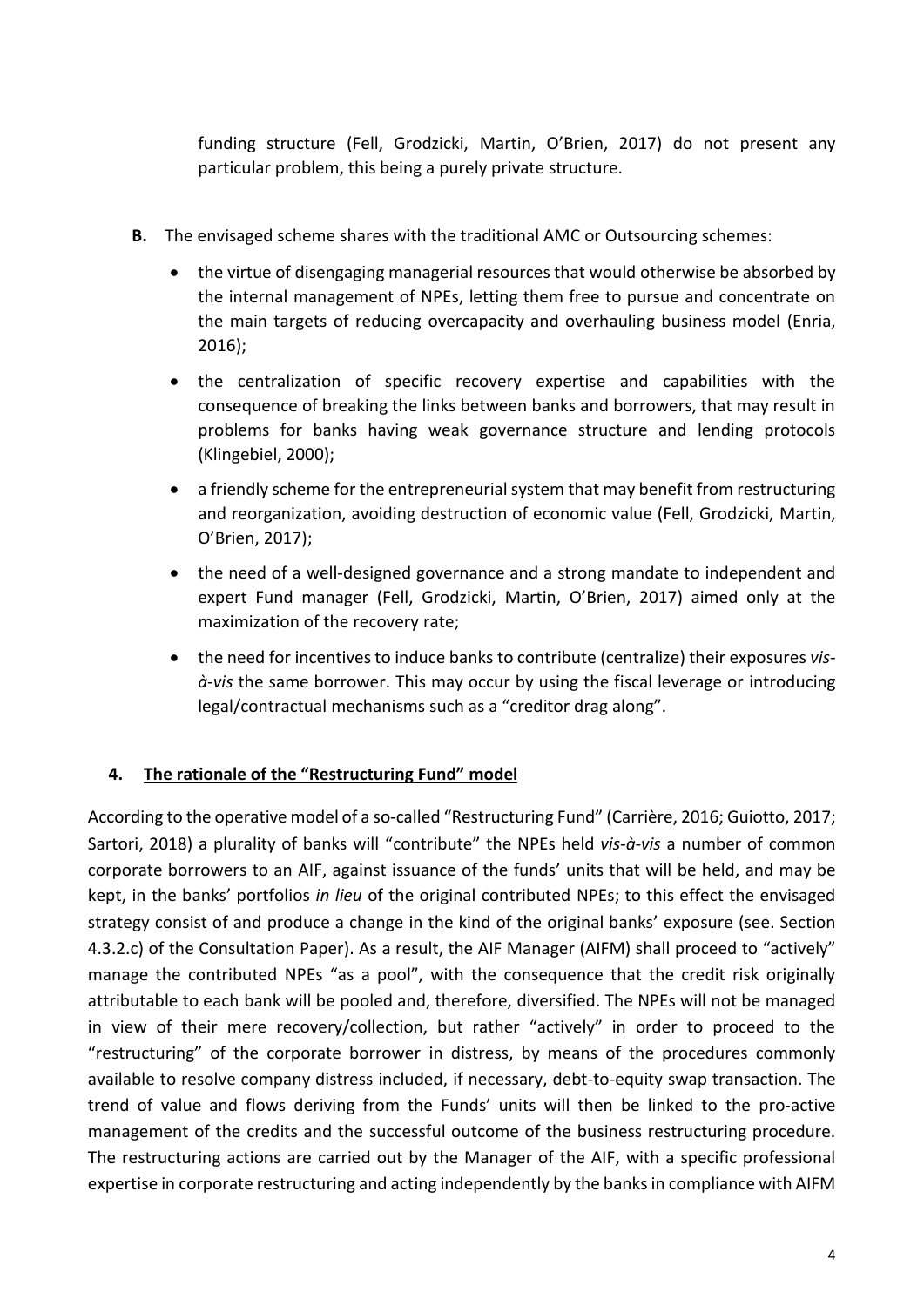Directive. Differently from securitisation, this structure aims at extracting and retaining the embedded value deriving from the upside return of restructuring process inside the banking ring (so long the contributors/selling banks retain the Units in their portfolio).

The AIF scheme proves also to be more efficient than "in-house" restructuring processes directly managed by the banks' internal departments; on the one hand, this is due to a more evident indepth specialization, expertise and efficiency of the actions required; on the other hand, this structure allows to achieve a favourable and fundamental effect of concentrating those credit positions that were originally atomized over a very large number of banks, holding different interests, (for amounts involved, quality and nature), and sometimes in contrast among them. The main and most apparent consequence of such an atomization is indeed that the restructuring proceedings risk to run in a very time-consuming and complicated "loop" of (banks-borrower and interbank) negotiations, which often causes these proceedings to become inefficient and ineffective, thus jeopardising any opportunity to leave the crisis behind. Hence, besides reducing the banks' operating costs connected with the internal management of complex restructuring processes, the structure at issue triggers and enhances the chances for successful conclusion of the corporate borrowers' restructuring processes, increasing the recovery rate. Meanwhile, as the corporate borrowers' restructuring processes come across debt-to-equity swap (*i.e.* transactions entailing the conversion of the NPEs into *equity*/quasi-*equity* instruments), this operative structure allows for a more flexible and efficient management of this stage, while upholding the principle of banks/industry separation.

Similarly functional to an efficient restructuring process of the distressed corporate borrowers, appears to be the pairing of such process of active management of the NPE with the availability of the so called "new finance" (usually in the form of "D.I.P. financing"); ideally the AIF may be structured in two sub-funds. Alongside the "credits sub-fund", a separate and autonomous "new finance sub-fund" may be considered. A complementary, accessory and functional sub-fund, aimed at supporting the restructuring process of the portfolio corporate borrowers through the supply of "new finance",<sup>1</sup> normally (legally and/or contractually) ranking senior to other creditors according to the restructuring legal framework and market standard practice.

-

 $1$  Under Italian Law, the ability of an AIF to provide "direct lending" has been firstly introduced and regulated by art.22.5 of Law Decree 91/2014, followed by the implementing provision contained in Law Decree 18/2016, amending the TUF (Consolidated Financial Act) by introducing the new "Capo II-*quinquies*".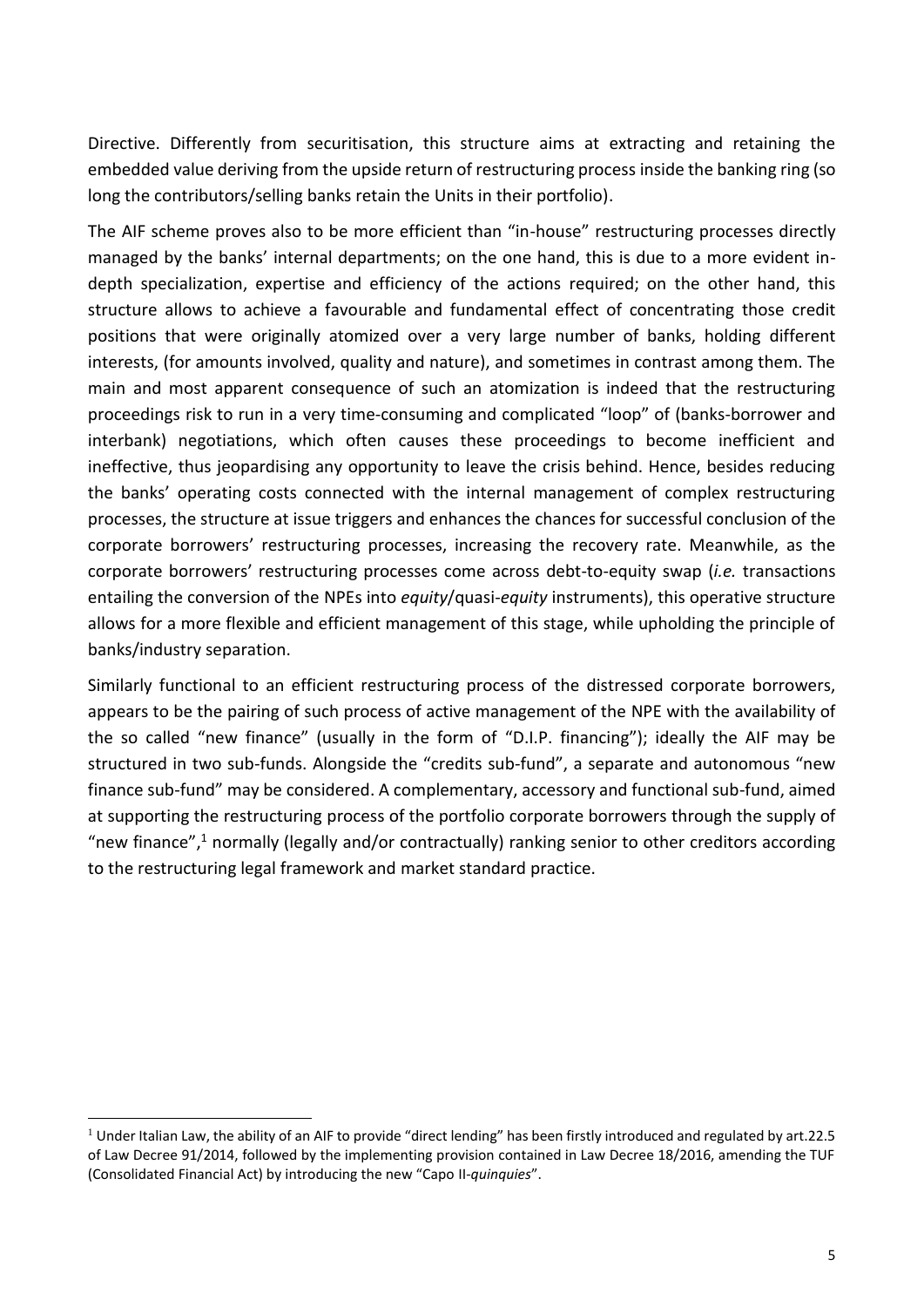## **5. Specific legal/regulatory features of the "Restructuring Fund" 2**

The Fund appears to be structured according to the described rationale. In particular, it is a bankdriven, private AIF, according to the definition contained in Article 4(1)(a) of Directive 2011/61/EU (AIFMD), and compliant with the Directive itself.

- As already seen, the Fund may be structured as an "umbrella fund" consisting of two separate investment Sub-funds, namely: (**i**) the "**Credits Sub-fund**" and (**ii**) the "**New Finance Sub-fund**"; each of them may be considered, from a legal and regulatory standpoint, as a separate, autonomous fund. No commingling should occur between two or more sub-funds of a specific umbrella fund, nor can it be pursued by the Manager.
- The Fund will be sponsored, set up and managed by a private and independent management company ("**AIFM**"). AIFM will actively and independently manage each of the investment positions of the Fund (whether relating to the Credits Sub-fund or to the New Finance Sub-fund) without the possibility for the Banks to influence, control or otherwise affect the financial evaluation, and operating strategies and policies of the management company.
- The Fund will be reserved to professional investors (as defined under article 6, par. 2 *quinquies* and 2-*sexies* of the Italian Legislative Decree No. 58 of 1998) and to nonprofessional investors in the case set forth by article 14, par. 2 of the Economic and Finance Ministerial Decree No. 30 of 2015. In particular, the Credits Sub-fund will be only subscribed by Banks and, to a minor extent, by individuals (managers).
- At the closing of the Fund, the Banks will transfer/contribute "without recourse" Credits (and all connected security interests and guarantees), to the Credits Sub-fund, for a value calculated following a due diligence carried out independently by AIFM on each Target Company and based on the expected recoveries and expected enterprise value of the Target Company following the restructuring process (and, therefore, even considering the divestment of the equity of the Target Company according to usual M&A processes). Said transfer shall take place against issuance by the Sub-fund to the relevant contributing Banks, of a number of units (the "**Units**") corresponding to the value of the transferred Credits/Permitted Securities.
- The Credits Sub-fund and the New Finance Sub-fund have their own management policies. In particular, the former's management policies will be aimed at pursuing a dynamic and proactive management of the turnaround processes of a limited number of pre-determined and identified distressed Italian companies (the "**Target Companies**"); this shall occur in view of their restructuring and the maximization of the recovery rate of the Credits, subject to conditions regulated in the Fund Regulation, including through debt-to-equity (or quasi-equity) swaps transactions and/or acquisition

1

<sup>2</sup> With specific, particular, regard to Italian legal/regulatory/supervisory framework.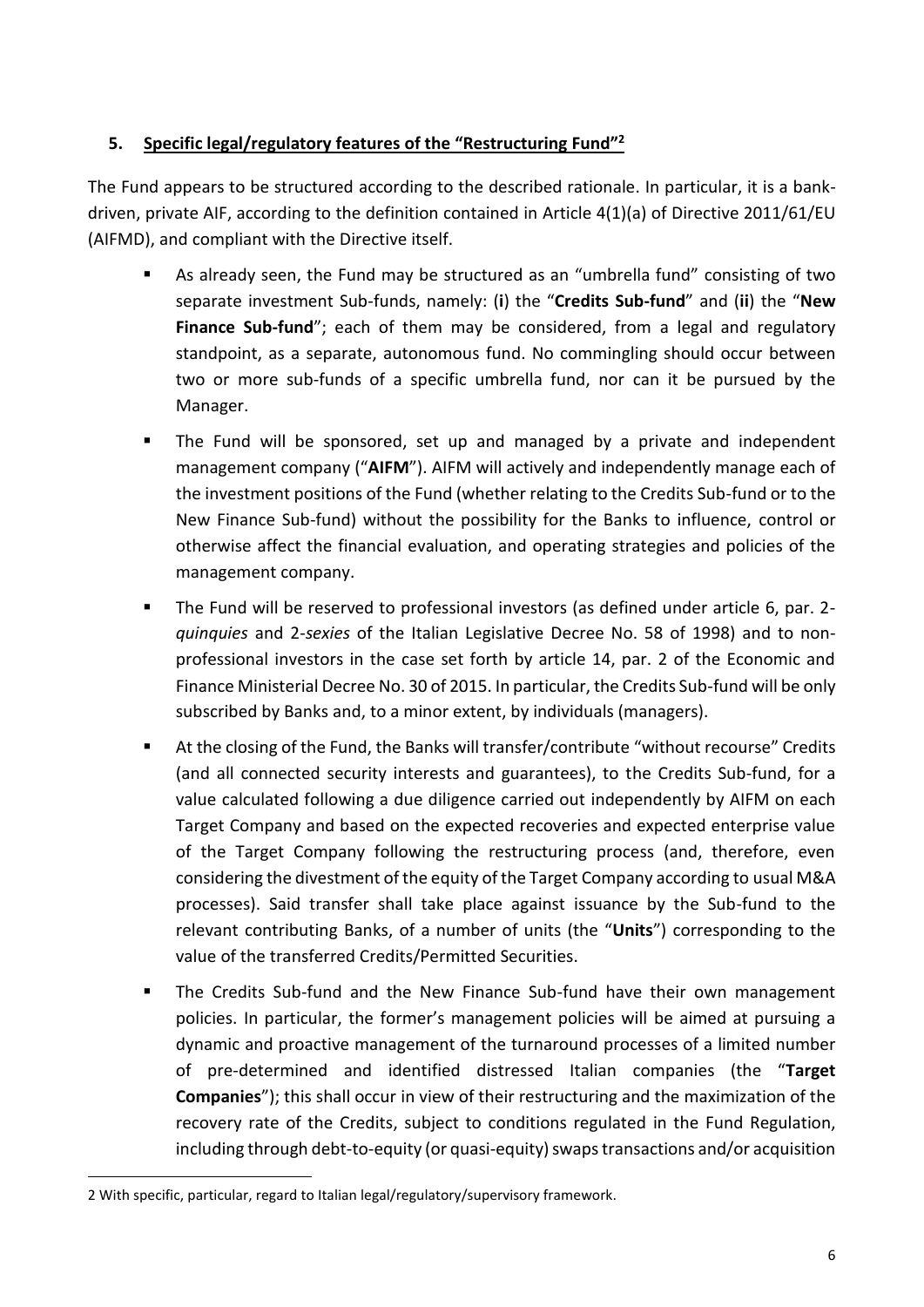or subscription of equity (or quasi-equity) in the Target Companies ("**Permitted Securities**").

- The value and the distribution of the proceeds related to the Units issued by the Credits Sub-fund to the Banks, is indirectly related to and, from a substantial point of view, reflected and "backed" by the underlying pool of assets of the Fund (originally the Credits/Permitted Securities), as actively managed and transformed (if necessary even through debt-to-equity swap transactions sorting in divestments conducted according to standard M&A process).
- In order to support, foster and enhance the restructuring process of the Target Companies – aimed at improving the recovery prospects of the Credits – the New Finance Sub-fund may provide Debtor-in-Possession (D.I.P.) Finance to the Target Companies using the financial resources provided by the investors subscribing the units related to such Sub-fund (the "**Investors**"). 3
- The investment policy of the Fund provides that the return for the Unit-holders of the Credit Sub-fund will derive from:
	- firstly, the stand-alone management of the credits, without the advance of New Finance. The concentration of the credit *vis-à-vis* the Target Companies, which increases the commercial influences towards them, the appointment of a new management in the Target management, the possibility of a debt-to-equity swap transaction, are all factors that may improve the recovery rate of the credits;
	- secondly, when and if necessary, the strengthening of the financial position of the Target Companies through the injection of New Finance, whose seniority will be regulated according to the Italian restructuring legal framework and/or contractual subordination provisions according to standard market practice.
- The Banks, as Unit-holders, will have full and equal-ranking recourse on the Sub-Fund assets, without any internal tranching of risk. 4
- The Fund's trading in derivatives will be permitted only to the extent that it allows to hedge against the exposure of the Sub-fund.
- The Fund does not allow a leverage higher than required under Article 51(3) of Directive 2009/65/EC.

**<sup>.</sup>** <sup>3</sup> According to the ability for AIF to provide "direct lending" following to art.22.5 of Law Decree 91/2014 and Law Decree 18/2016.

<sup>&</sup>lt;sup>4</sup> To this extent the Credit Sub-fund and the Fund itself do not seem in any way considered as a securitisation under article 4 paragraph 61 e 67, as further clarified in whereas n. 50 of the same CRR regulation.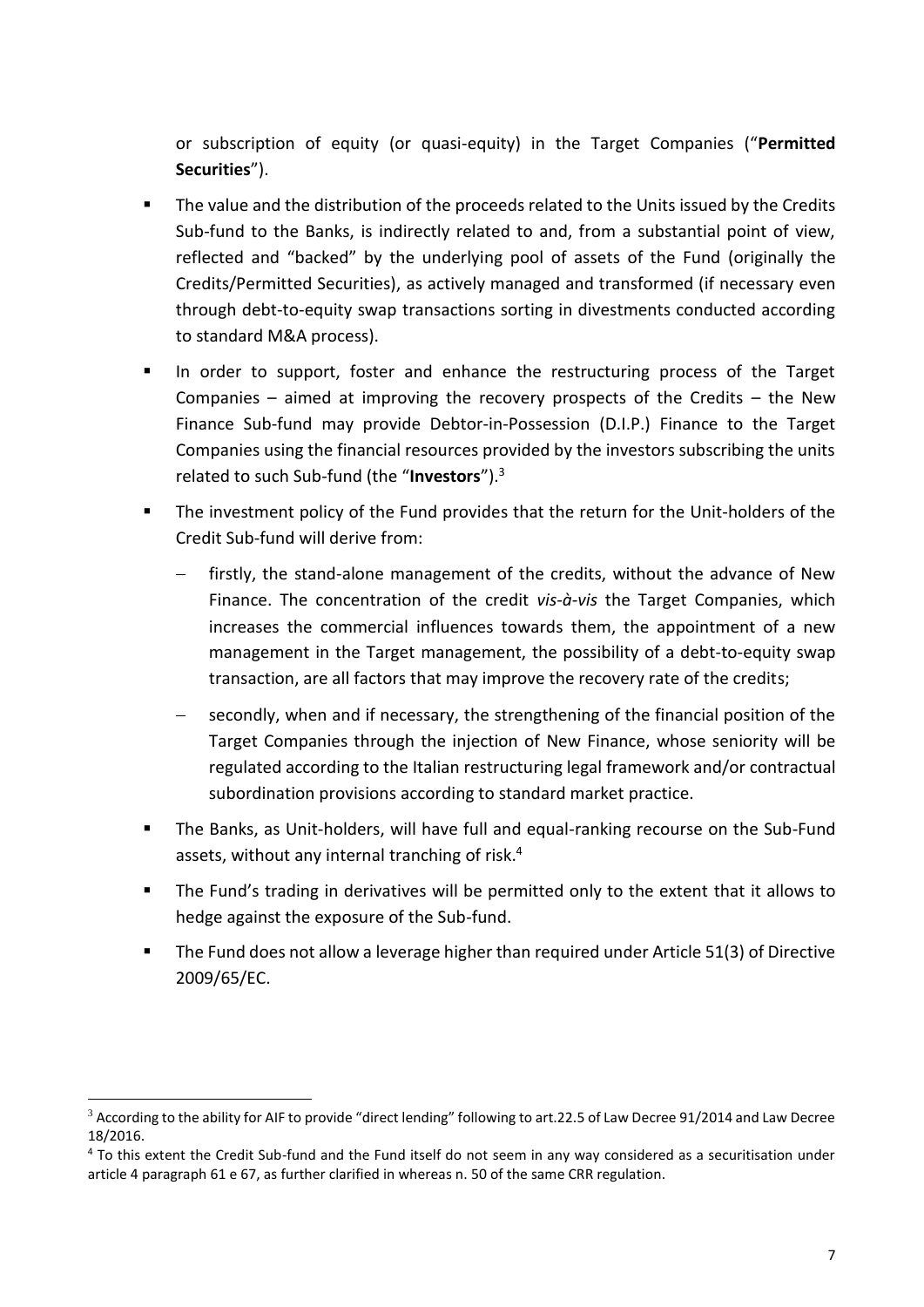## **6. Suggested incentives and policy actions (legal/regulatory/supervisory) aimed at creating a friendlier environment to foster and boost the role of the "Restructuring Funds" on the NPE's market<sup>5</sup>**

In the current European and Italian Legal/Regulatory system, "Restructuring Funds" have not been expressly addressed by primary and/or secondary sources of law, yet. According to the above analysis and under a comparative perspective it may be claimed that, nowadays, "Restructuring Funds" should deserve the lawmakers' and regulators' attention in order to create for them a friendlier legal and regulatory environment, able to boost their role in the NPE's market. In fact, at domestic level, recommendations have been made over the years to provide for a specific regulatory framework for such innovative models so as to facilitate their adoption in the Italian market (Vitucci, 2015). In this respect, it is worth recalling the recent and authoritative words of the Governor of the Bank of Italy (Visco, 2016), who held that: *[...]non-performing loans (almost one third of the total) to firms in temporary difficulty but with sound chances of making a turnaround, especially given the strengthening of the economic recovery, could be managed better. Proper coordination of the banks involved is essential, as is the intervention of corporate restructuring specialists.* […].

#### "Restructuring Fund" – Fine tuning of regulatory aspects

At its earlier stage, a "Restructuring Fund" will – predominantly but not exclusively – invest in «receivables», for this reason it may be considered similar to "receivables investment funds"; and, at a cursory glance, the rules under Title V, Chapter 3, Section V, paragraphs 5 and 6.3, and Section VI, paragraph 1, of the Collective Asset-Management Regulation dated 19 January 2015 (the "**CAM Regulation**") may be assumed to apply. This may entail the application of certain prudential rules and constraints that do not fit with the specific rationale and operation of this peculiar kind of Funds. Therefore, it would be appropriate to explicitly exclude "Restructuring Funds" (as far as their typical components of "claim sub-fund" and "new-finance sub-fund") from certain specific types of funds that are acknowledged and ruled by secondary sources of law, in the light of the fact that their assets are invested in "claims" (on a typical, systematic and/or exclusive basis), with subsequent non-applicability of the prudential rules set out therein.

## Creditor Drag-Along mechanism

-

An additional goal to pursue at legislative level is to accelerate and smooth recovery procedures; this is feasible through a concentration of all credit positions currently atomized among multiple banks (often showing not aligned interests) over one sole professional counterparty of the corporate borrower. In this respect, a sort of "creditor drag-along" mechanism ought to be introduced, as a step forward in the path drawn by the recent introduction of compulsory accession to restructuring agreements or a moratorium under article 182-*septies* of the Italian bankruptcy act (introduced by article 9 of law decree n.83 of 27 June 2015, as amended and converted into law

<sup>5</sup> With specific, particular, regard to Italian legal/regulatory/supervisory framework.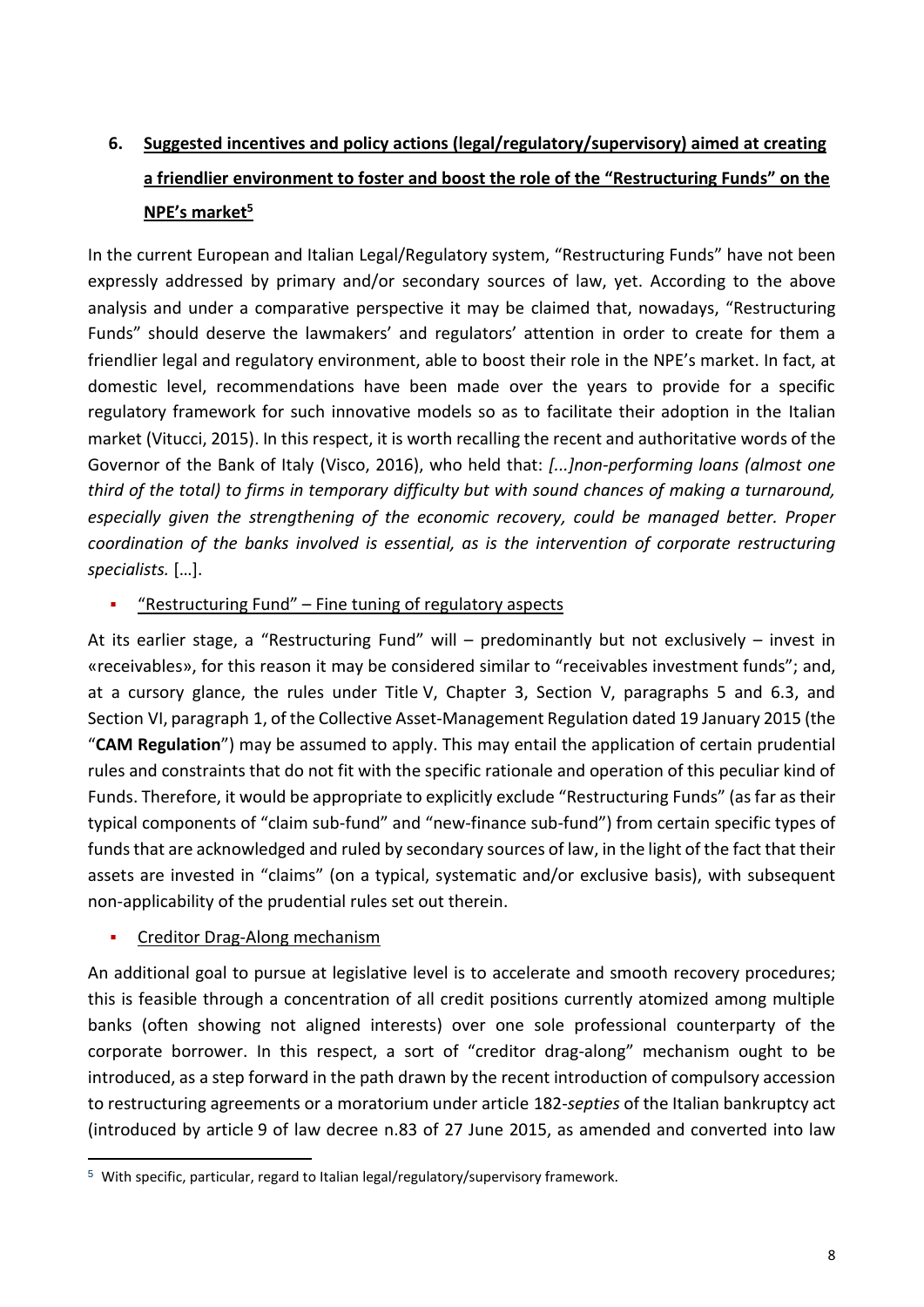no. 13 of 26 August 2015). Such mechanism should consist in an inducement/obligation of the banks engaged in restructurings under out-of-court procedures, to transfer their claims to a Restructuring Fund designated by the majority of the banks.

A similar solution had already been adopted in the past (in the 70s of the last century, in upheaval periods not less harsh than nowadays), when banks were entitled/bound to transfer their nonperforming loans into certain corporate vehicles ( bearing the ambiguous denomination of "società consortili" according to law no. 787 of 5 December 1978) appointed to professionally and collectively manage the recovery of the company in financial distress, subject to prior conversion of such receivables into its equity or bonds. Therefore, this may be seen as a step back to the future, in the light of the current and more efficient tools available (at that time, investment funds had still to come for our financial system) and in the context of the new schemes for the solution of corporate financial distress.

 Extend the application of article 58 of the Consolidated Banking Act (Transfer of legal relationships) and certain related provisions of the Italian Securitization Law to "Restructuring Funds"

The legal provision contained in article 58 of the Consolidated Banking Act (Transfer of legal relationships) and certain other related provisions of law no. 130 of 30 April 1999 (Italian Securitization Law) – namely articles 4 and 6, paragraph 2, as incorporated by reference in article 7, paragraph 2-*bis* – should be expressly extended to any and all cases where a "transfer of receivables" in favour of a "Restructuring Fund" is contemplated. In essence, the above provisions concern the deed of transfer of receivables (legal form, effectiveness and enforceability) and the steadiness of the expected cash flow of the collections arising from the assigned receivables (and provide coverage against clawback or invalidity risks).

Interests held by Banks in private equity vehicles and Bank-Industry Separation

The regulatory provisions applicable to interests held by banks in private equity vehicles are set out in the Third Part, Chapter 1, of the Banking Supervisory Guidelines – Circular no. 285 of 17 December 2013 of the Bank of Italy. According to such legal framework, the Fund at issue could, at first glance, be considered to fall in the scope of «private equity vehicles», with the consequence that the relevant prudential rules applicable to banks in connection with «indirect equity investments» under Section VI, Chapter 1, Third Part, of the Banking Supervisory Guidelines would then apply. On the contrary, considering that the equity stakes that the Fund (and thus, "indirectly", by the contributing/quota-holders banks) may acquire in the Target companies, fit with the specific derogation applicable to «interests in companies under temporary financial distress», set out in the Third Part, Chapter 1, Section IV, paragraph 2 of the Banking Supervisory Guidelines, this makes such rules more appropriate, and substantially consistent, with the governance policy of such a type of vehicle.

This would permit to avoid that the banks' investment in the Fund's units be appraised in the light of compliance with the supervisory thresholds applicable to «private equity vehicles»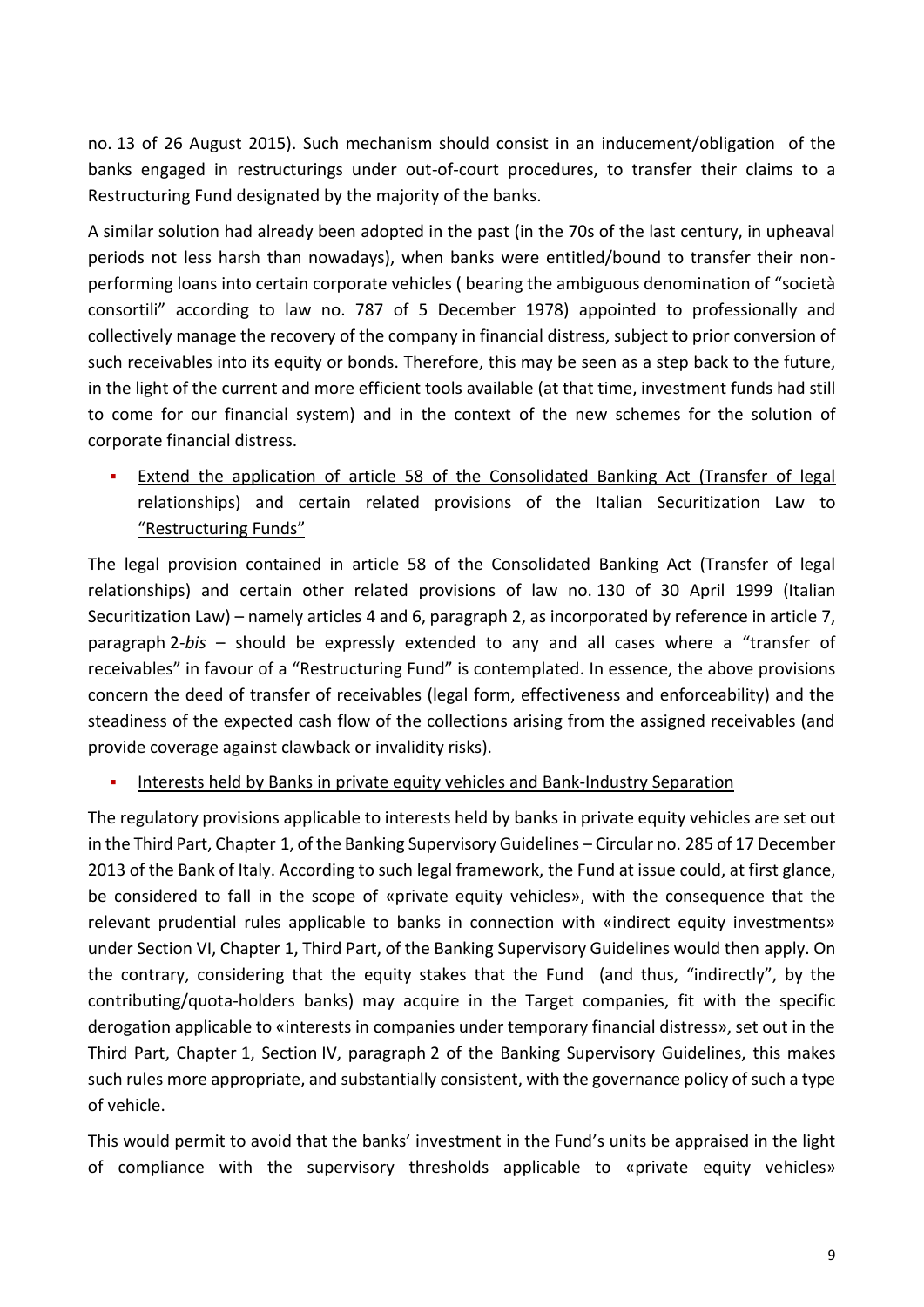(concentration threshold and aggregate threshold), thus limiting or preventing some banks from contributing their receivables into the Fund.

 Regulatory treatment of risk weighing of the positions undertaken by the Banks towards the "Restructuring Fund"

The regulatory treatment of risk weighing of the positions undertaken by the Banks towards the Fund ought to be clarified in view of the provisions of EU Regulation no. 575/2013 (the so-called "CRR Regulation").

In particular, it is worth pointing out that the provisions on securitisations do not appears to be applicable to the case at issue, since:

- (i) The Fund approach is not comparable to that of securitisation , neither from a structural nor a functional standpoint;
- (ii) As regards the "Restructuring Fund", the portfolio of receivables relating to the receivables sub-fund does not provide for any "tranching" of the relevant exposures, which is an unavoidable requirement for a transaction to qualify as a securitisation transaction pursuant to the CRR Regulation.

The provisions under articles 128 or 132 of the CRR Regulation should consequently more appropriately apply to investments held by Banks in the "Restructuring Fund's" units.

## Accounting treatment

The structure of the above described transaction will normally allow the Banks to obtain a derecognition effect according to IAS principles; in particular, Banks will be entitled to de-recognize the portfolio of receivables contributed to the Fund *vis-à-vis* the Fund's units received.

## **7. Conclusions**

In the light of the above analysis it can be pointed out as the most innovative effects of such an alternative management strategy are:

**From the banking system perspective**, the retaining within the banking ring of the upside that may result from the procedures of active restructuring of the concerned receivables instead of transferring them "at discount" values, missing a transparent and efficient market, at present, capable of determining their fair value - often by their swap into equity, so as to concurrently originate benefits for the banks in terms of: **(i)** derecognition, in their financial statements; **(ii)** improvements in the use of resources, and cutbacks in the management costs, as these would be outsourced to dedicated and competent fund managers; **(iii)** governance, as the banks would be safeguarded against any relationships/reputation or litigation issues arising from the debtor's relationship management; **(iv)** regulatory compliance, as it would allow for a sounder implementation of the bank-industry separation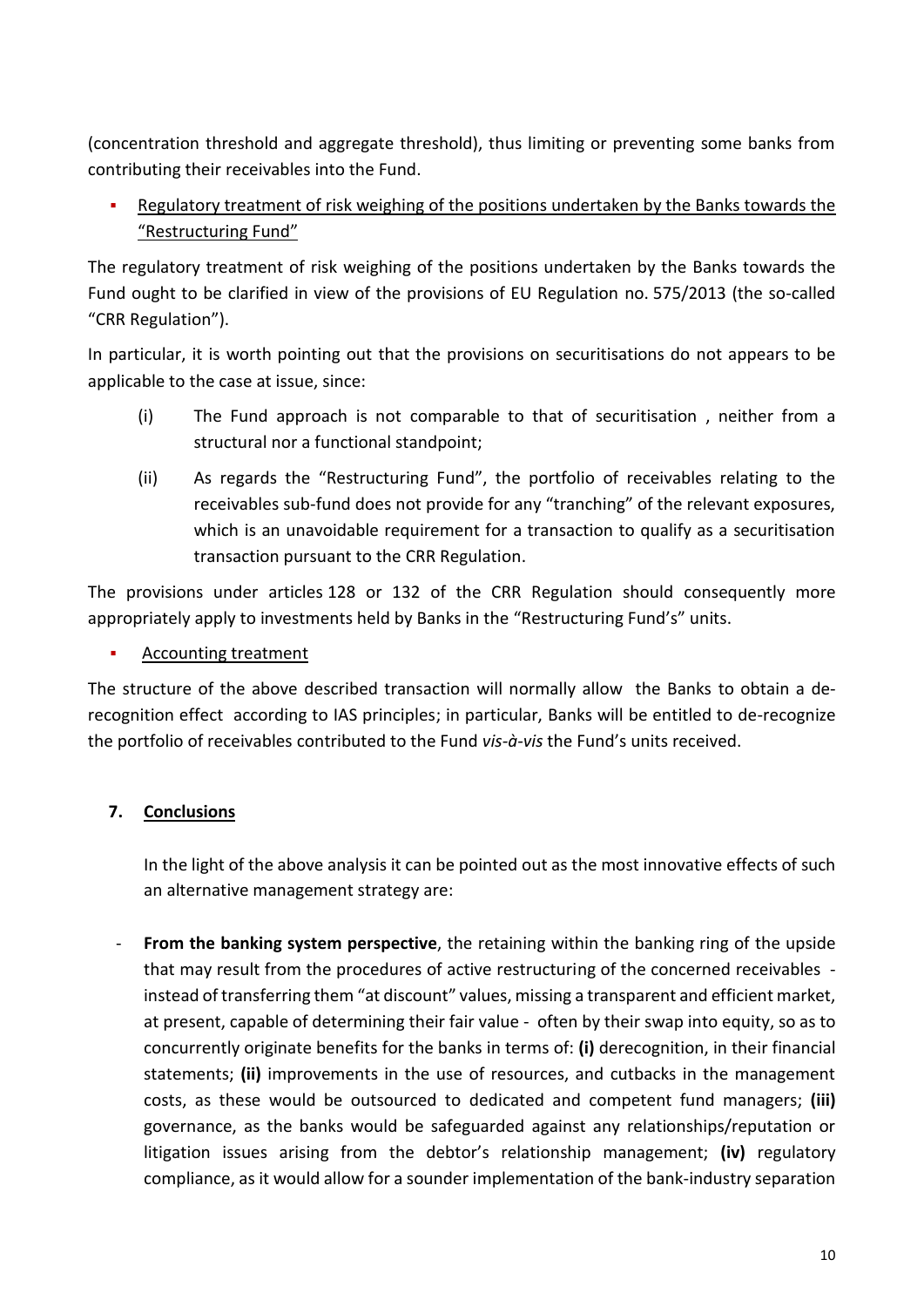where the receivables are converted into the debtor's equity; **(v)** keeping a structural retention, suitable to avoid any moral hazard risks inherent to the originate-to-distribute model.

- **From the entrepreneurial system perspective**, the main positive outcome of this model consist in achieving a concentration of all credit positions in one sole professional counterparty of the debtor – where multiple banking creditors have an exposure towards the same debtor – which would be otherwise atomized in a number of inconsistent, and sometimes, divergent interests, along with more swift and efficient restructuring/recovery procedures. Compared with alternative models, such a crucial factor permits to extract an enormous value from those restructuring processes that are fated to be otherwise trapped in wearing, ineffectual and everlasting "inter-bank summits". Therefore, this model benefits the entrepreneurial sector, which nowadays is suffering from endemic corporate distress, as much evidently as the banking system, in terms of rationalization, enhancement and acceleration of corporate restructurings.

#### Paolo Carrière

Adjunct Professor of Business Law at Bocconi University – Of Counsel of CBA Studio Legale e Tributario

#### **References**

- Avgouleas, E. and Goodhart, C. (2017), "Utilizing AMCs to tackle the Eurozone's legacy nonperforming loans", *European Economy – Banks, Regulation, and the Real Sector*, 1.2017.
- Bank of Italy, Notes on Financial Stability and Supervision n.6/2017, Gangeri-Lanotte-Della Corte-Rinna, "Why exceptional NPLs sales should not affect the estimated LGDs of A-IRB banks", 1.2017.
- Barba Navaretti, G., Calzolari, G., Pozzolo, A. (2017) "Getting rid of non-performing loans in Europe", *European Economy* – *Banks, Regulation, and the Real Sector*, 1.2017.
- Bruno, B., Lusignani, G., Onado, M., (2017), "Why we need to breach the taboos on European banks' non-performing loans", *European Economy – Banks, Regulation, and the Real Sector*, 1.2017.
- Carrière, P. (2016) "I fondi comuni di ristrutturazione' tra investimento, finanziamento e cartolarizzazione", *Rivista delle Società* n. 4/2016.
- Cerrutti, R. and Neyens, C., (2016), "Public asset management companies: a toolkit", *World Bank Studies, Washington, DC: World Bank*.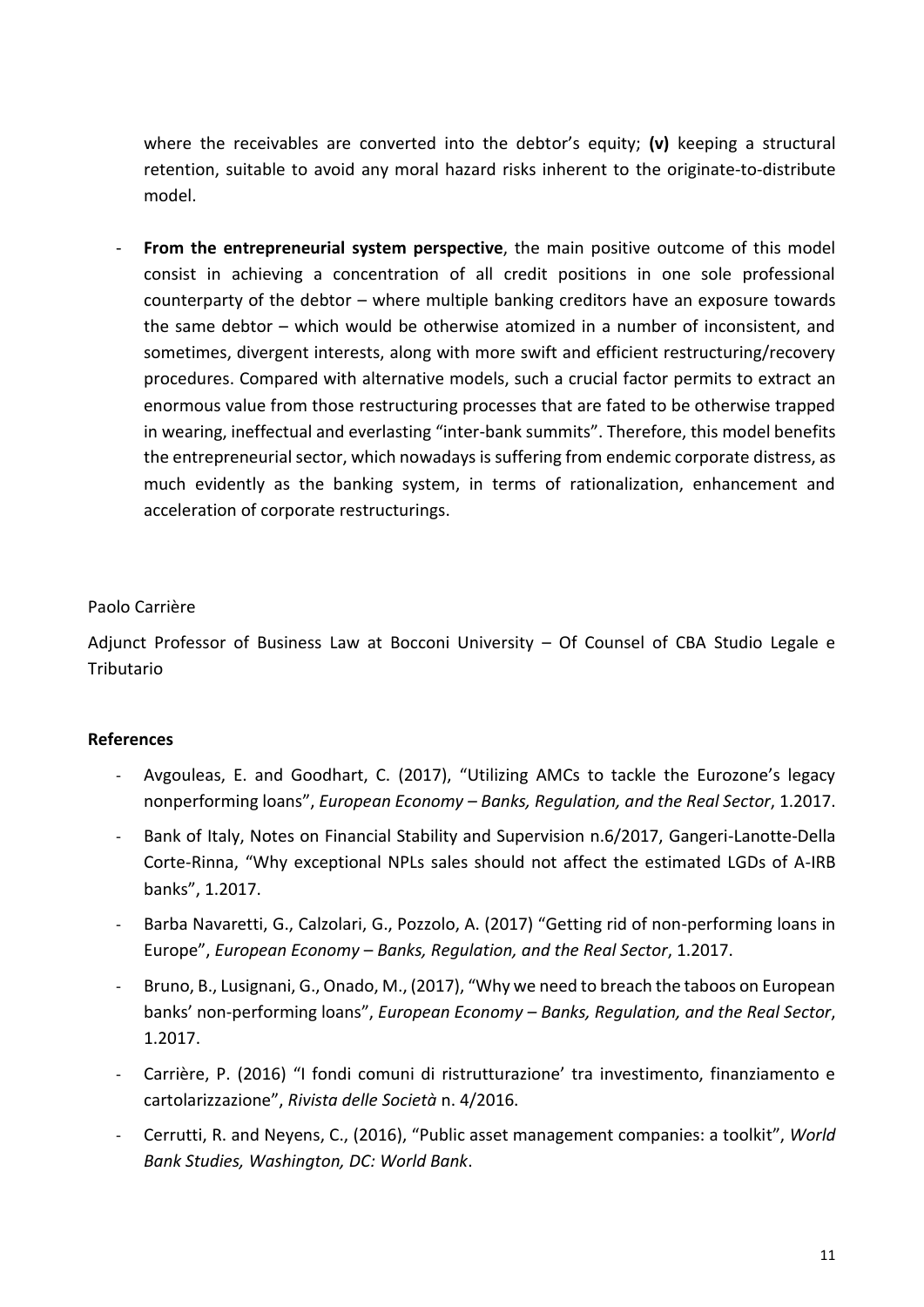- Constâncio, V., (2017), "Resolving Europe's NPL burden: challenges and benefits", Speech at Breugel Conference, ECB, 3 February 2017.
- European Bank Authority, "Discussion Paper "On the Significant Risk Transfer in Securitisation"", 19 September 2017.
- European Central Bank (2017), A. Enria, "The EU banking sector-risk and recovery A single market perspective", 30.1.2017.
- European Central Bank (2017), "Guidance to banks on non-performing loans", March 2017.
- European Central Bank's Opinion "on asset management companies", 14.12.2012, (CON/2012/108).
- European Central Bank (2017), "Stocktake of national supervisory practices and legal frameworks related to NPLs", 6.2017.
- European Commission (2018), "Communication from the Commission to the European Parliament, the European Council, the Council and the European Central Bank", 14 March 2018, (COM(2018) 133 final).
- Enria, A., (2016), "Financial Markets 2.0 R (evolution): Rebooting the European banking sector", 7th FMA Supervisory Conference - Vienna, 5th October.
- Enria, A., Haben, P., and Quagliariello, M. (2017), *"*Completing the repair of the EU banking sector- A critical review of an EU Asset Management Company", *European Economy – Banks, Regulation, and the Real Sector*, 1.2017.
- European Securities and Markets Authority (2016), Opinion "Key principles for a European framework on loan origination by funds", 11.4.2016.
- Fell, J., Grodzicki, M., Martin, R., and O'Brien, E. (2017), "A Role for systemic Asset Management Companies in solving Europe's non-performing loan problems", *European Economy – Banks, Regulation, and the Real Sector*, 1.2017.
- Financial Stability Institute of the Bank for International Settlement, FSI Insights on policy implementation no. 3, P. Baudino and H. Yu, "Resolution of non-performing loans policy options", October 2017 (pages 3, 20).
- Guiotto, A., (2017), "I finanziamenti alle imprese in crisi", *Il Fallimento*, 10.2017.
- Guonan, M. and Fung, B.S.C. (2006), "Using asset management companies to resolve nonperforming loans in China", Journal of Financial Transformation, 18.2006.
- Hyoung-Tae K. (2003), "Corporate Restructuring in Korea and its Application to Japan", 9.2003.
- International Monetary Fund (2015), Working Paper, No. 15/24, N. Jassaud and K. Kang "A strategy for Developing a Market for Nonperforming Loans in Italy", 2015.